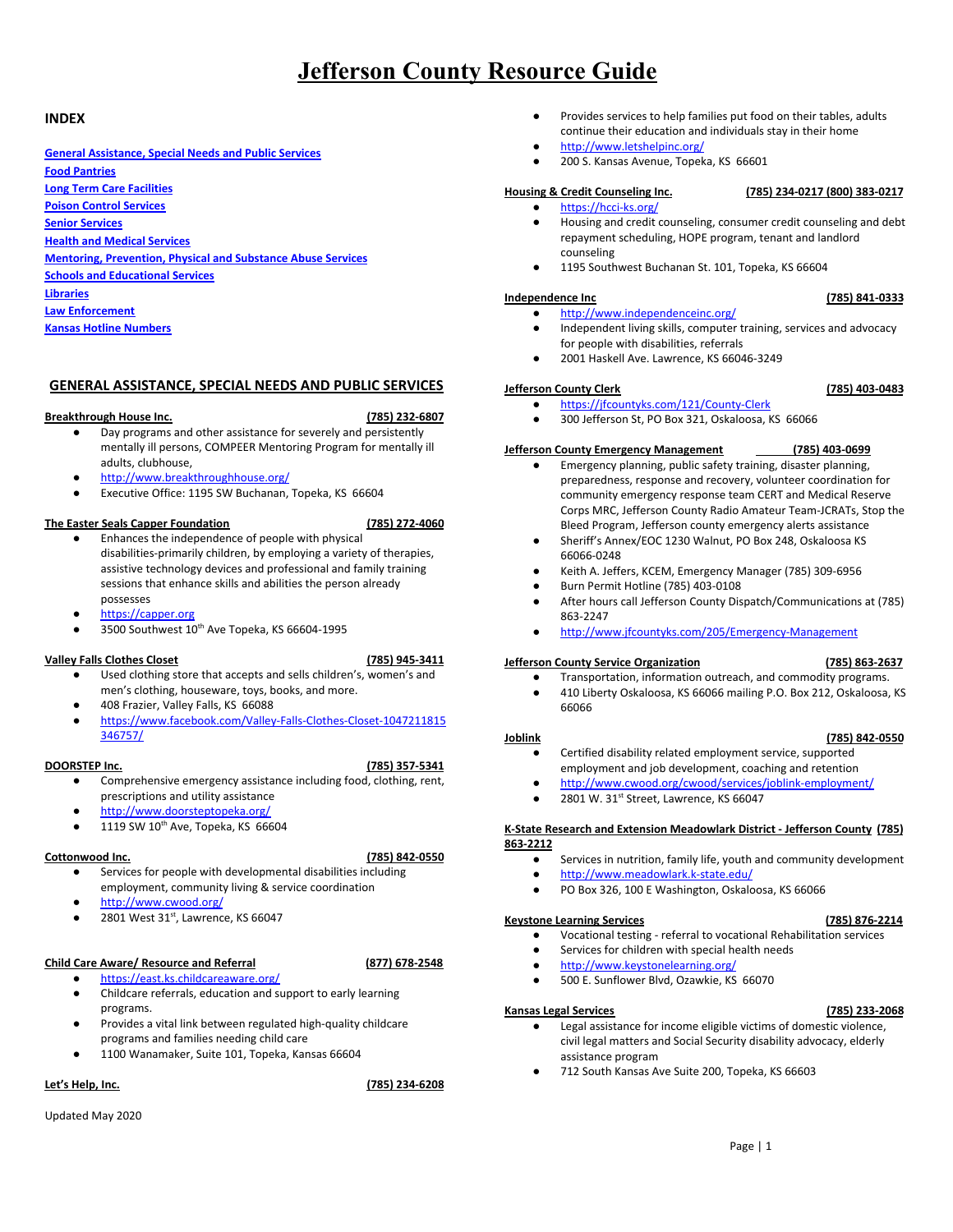### **●** (800)723-6953

**●** <https://www.kansaslegalservices.org/>

## **National Weather Forecast Office (785) 234-2592**

- Issue forecast and warnings <https://www.weather.gov/top/>
- 1116 NE Strait Ave, Topeka, KS 66616

### **New To You Thrift Store (785) 276-9848**

- **● 100 Jefferson Street, Oskaloosa, KS**
- **● Second hand "garments for the whole family and much more"**

### **Joyful Hearts with Helping Hands in Nortonville (816) 863-9604**

- Used clothing store that accepts and sells children's, women's and men's clothing, houseware, toys, books, and more
- 312 Elm Street Nortonville, KS
- Open Mondays 3pm-6:30pm, and Thursdays 4:30pm-6:30pm

### **Northeast Kansas Community Action Program (NEK-CAP) (785) 863-3523 OR (888)221-9334**

- Provides family and community resources, head start, early head start, housing and homeless prevention, housing assistance
- <https://www.nekcap.org/>
- 400 Park SE, Oskaloosa, KS 66066

### **Kansas Road Conditions Dial 511**

- Provides the most up to date travel information in Kansas
- <http://www.kandrive.org/kandrive>

### **Salvation Army**- **Topeka location (785) 233-9648**

- Provides financial assistance with utilities, prescriptions, food, fuel, and more, disaster relief, food pantries, homeless shelters, life skills, alcohol and drug rehabilitation, job training, veteran services, services for the aging, domestic abuse help, emergency services
- 
- 

### **Salvation Army - Lawrence location (785) 843-4188**

- <https://centralusa.salvationarmy.org/douglascounty/>
	- 946 New Hampshire, Lawrence, KS

### **Department of Children and Families (DCF) (785) 296-2500**

### ● [http://www.dcf.ks.gov](http://www.dcf.ks.gov/)

- 
- Cash/employment assistance, child/adult protective services, children & family services, childcare assistance, child support enforcement services, employment help for person with disabilities, food assistance, health services, home & community-based services, rehabilitation services
- East Regional Service Center, 500 Van Buren, Topeka, KS 66612 (785) 296-2500 or (800) 766-3777
- Administration Kansas DCF Office of the Secretary, 555 S. Kansas Avenue Topeka, KS 66603 (785) 296-3271
- **● Kansas Protection Report Center Child/Adult Abuse Hotline 24 hours / 7 days (800) 922-5330 If there is an emergency situation, call 911 or your local law enforcement agency**

### **Social Security Hotline (800) 772-1213**

- [https://www.ssa.gov](https://www.ssa.gov/)
- 600 SW Commerce Pl, Topeka, KS 66615

# **Tiny-k Infant Toddler Services (785) 876-2214**

- Northeast Kansas Infant-Toddler Services Keystone Learning Services
- Updated May 2020
- Ages 0-3 years
- Infants and toddlers with developmental delays or disabilities
- Individualized home-based services at no cost to families
- Team of professionals including Occupational, Physical and Speech and Language Therapy, educational, Psychology and Dietetics
- <http://www.keystonelearning.org/>
- 500 E Sunflower Blvd, Ozawkie KS 66070

### **Topeka Work Force Center (Kansas Works) (785) 235-5627**

- **●** Single point of entry to a network of employment, training, & education programs for employers, job seekers, career changers & students
- <http://www.workforcecenters.com/topeka/>
- 1430 SW Topeka Blvd. Topeka, KS 66612
- **●** [https://www.kansasworks.com](https://www.kansasworks.com/)

### **United Way 2-1-1 of Kansas 211**

- Connects community members to services & volunteer opportunities including support for basic human needs, support for older Americans & persons with disabilities, support for children & families, physical & mental health resources, & employment supports
- <http://www.unitedwayplains.org/?Itemid=1193>
- 245 N Water St, Wichita, KS 67202 (316) 267-1321

### **USDA Rural Development (785) 271-2700**

- 1303 SW 1st American Pl #100, Topeka, KS 66604
- Servicing low income families with purchasing a home, repair, loans, grants and home buyer training, loans & grants
- <https://www.rd.usda.gov/ks>

### **Vocational Rehabilitation Services (785) 742-7186**

- Helping people with disabilities achieve employment & self-sufficiency & link employers with qualified & productive individuals
- Jefferson County provider 810 Oregon Hiawatha, KS 66434
- [http://www.dcf.ks.gov/services/RS/Pages/Employment-Services.asp](http://www.dcf.ks.gov/services/RS/Pages/Employment-Services.aspx) [x](http://www.dcf.ks.gov/services/RS/Pages/Employment-Services.aspx)

### **Women, Infants and Children (WIC) (785) 403-0025 option 2**

- Jefferson County Health Dept, 1212 Walnut Street, Oskaloosa
- Nutritious Food Supplements, Education and Health Care Referrals
- <http://www.jfcountyks.com/751/WIC>

## **FOOD PANTRIES**

### <span id="page-1-0"></span>**Crossroads Cowboy Church (Williamstown)**

- Sharon Childers, Email: [sharlyn47@gmail.com](mailto:sharlyn47@gmail.com) (785) 220-4665
- 1255 Oak St, Perry, KS
- At the junction of Hwy 24 & Hwy 59 in Williamstown, KS
- $\bullet$  2<sup>nd</sup> & 4<sup>th</sup> Mondays at 1:00 pm

### **God's Storehouse (Meriden) (785) 246-0353**

- Joanie Clelland, Email: [jeclelland@att.net](mailto:jeclelland@att.net), 785-230-3153
- 901 East Lake Street, McLouth, KS 66054
- By appointment, leave a message with callback number

### **McLouth Church of the Nazarene (913)796-6290**

**●** Carolyn Knotts, Email: [knots.carolynj@gmail.com](mailto:knots.carolynj@gmail.com)

### **Oskaloosa United Methodist Church Food Pantry (785) 863-2592**

- 402 Liberty St, Oskaloosa, KS
	- Open Monday- Friday 8-12

- 
- <https://centralusa.salvationarmy.org/topeka>
- $\bullet$  1320 SE  $6<sup>th</sup>$  St, Topeka, KS
- 
-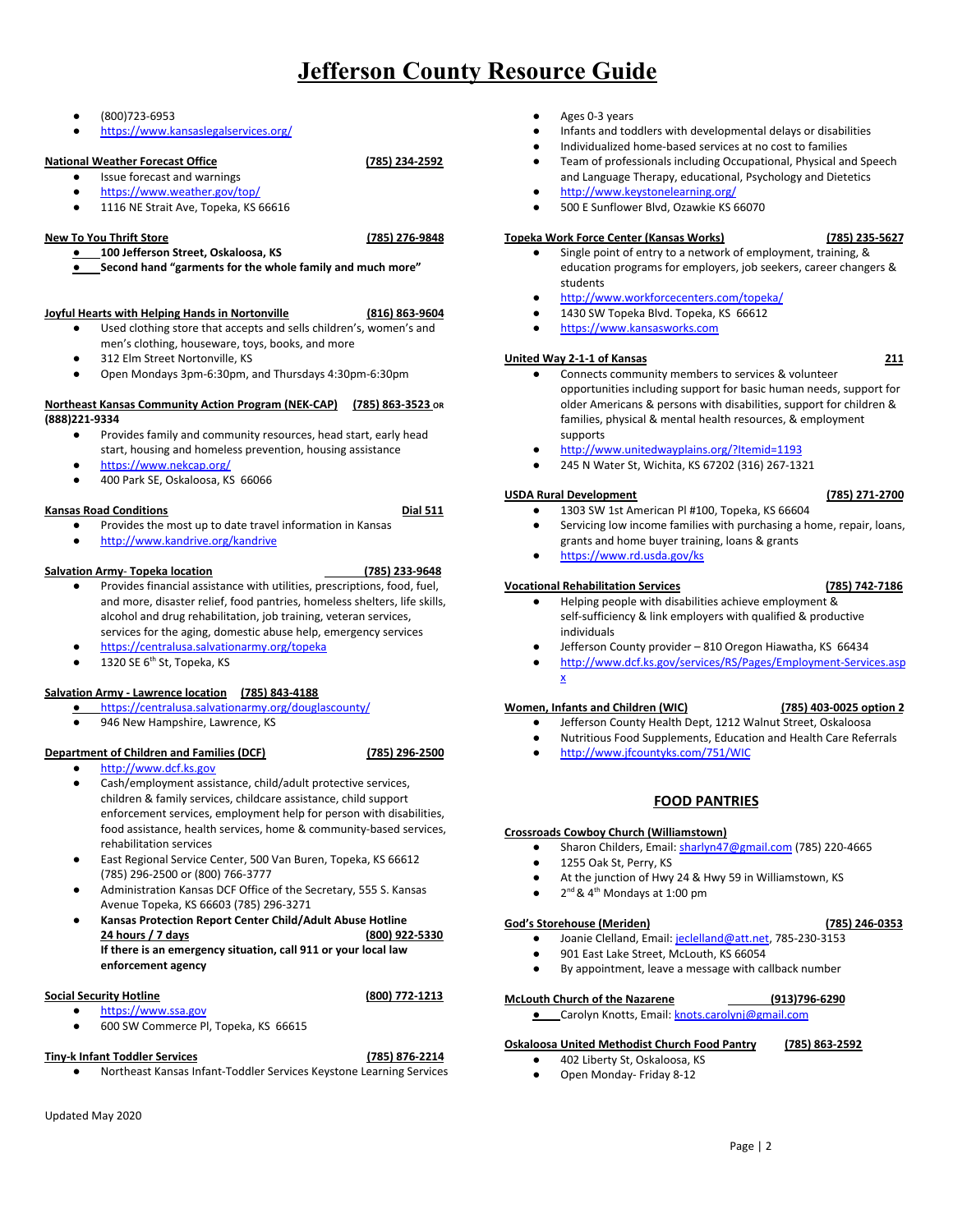### **Pantry of Hope (Nortonville) (913) 426-5483**

### 329 Elm St, Nortonville, KS

- Thursdays,  $3:00 5:00$  pm
- Email: [pantryofhope@gmail.com](mailto:pantryofhope@gmail.com)

# **Jefferson County Service Organization (785) 863-2637**

# ● 410 Liberty, Oskaloosa, KS

- Food pantry available Monday-Friday
- Harvester's Mobile Food Pantry every first Wednesday; 10:00am in Oskaloosa, and 11:30am in Lakeside Village

### **Valley Falls Food Pantry (785) 224-9811 or (785) 220-6868**

- 411 Broadway, Valley Falls, KS
- Saturdays & Wednesdays, 10:00 am 12:00 pm
- Jeri Clark, Email: lajeclark@yahoo, or Linda Coleman

### **Williamstown Assembly of God Harvester's Mobile Food Distribution**

- [Roger](mailto:wagc@williamstown.org) Cooks (816) 679-9238
- 1225 Oak, Williamstown, KS
- 3<sup>rd</sup> Monday at 2:00 pm

### **Ozawkie United Methodist Church Heaven's Closet (785) 691-8895**

- Jeanne Steffey
- 106 Goldenrod, Ozawkie, KS
- 45 minutes after phone request

# **LONG TERM CARE FACILITIES**

### <span id="page-2-0"></span>**Kelly House of Meriden (785) 430-5500**

3566 62nd Street, Meriden, KS 66512 Provides long-term care, memory care, and skilled care

### **F.W. Huston Medical Center and Senior Living Center (844) 536-9449**

- 408 Delaware, Winchester, KS 66097
- <http://www.fwhuston.com/>
- Provides senior living, assisted living, and skilled care

# **Hickory Pointe Care and Rehabilitation (785) 863-2108**

- **●** 700 Cherokee, Oskaloosa, KS 66066
- **●** Nursing Home Facility providing short term skilled nursing and rehabilitation, and long term skilled nursing care
- <https://www.hickorypointecare.com/>

### **Valley Health Care Center (785) 945-3832**

- 
- PO Box 189, 400 12<sup>th</sup> St., Valley Falls, KS 66088 Offers both nursing and mental health care, provides respite, short term, long term, residential care and independent living opportunities.
- Offers a variety of in-house and outside services for residents looking to take charge of their lives
- <http://www.midwest-health.com/valley/>

### **Village Villa Skilled Care (913) 886-6400**

**●** 412 E Walnut St., Nortonville, KS 66060 **●** Medicare skilled nursing facility, Long-Term Care, Assisted Living

### **Linwood Park of Valley Falls (785) 945-6100**

- 1509 Linn Street Valley Falls, KS 66088
- <span id="page-2-1"></span>Provides assisted living services

## **POISON CONTROL SERVICES**

### **Poison Control Center (800) 222-1222**

- University of Kansas Health Systems, 3901 Rainbow Blvd. B400 Kansas City, Kansas 66160
- [www.kumed.com/poison](http://www.kumed.com/poison)
- 24 hour 7 days a week call center for poison emergencies.
- [https://www.kansashealthsystem.com/care/centers/poison-control](https://www.kansashealthsystem.com/care/centers/poison-control-center)[center](https://www.kansashealthsystem.com/care/centers/poison-control-center)

# **SENIOR SERVICES**

### <span id="page-2-2"></span>**Child and Adult Abuse and Neglect Hotline** (**800) 922-5330**

- Reports of Abuse, Neglect and Exploitation of an Adult or Child may be made to the Kansas Protection Report Center
- East Regional Service Center, 500 Van Buren, Topeka KS
- http://www.dcf.ks.gov/services/PPS/Pages/KIPS/KIPSWebIntake.asp x

### **Envision Senior Support Services (844) 536-9449**

- **●** Outpatient individual and group therapy for seniors struggling with depression and anxiety
- **●** 408 Delaware Winchester, KS 66097
- **●** <http://www.fwhuston.com/envision.html>

### **Jayhawk Area Agency on Aging (785) 235-1367 or (800) 798-1366**

- **●** Case management, client assessment, referral and evaluation, information and assistance department and caregiver family support program
- 2910 Southwest Topeka Blvd. Topeka, KS 66611
- **●** <http://www.jhawkaaa.org/>

### **Jefferson County Health Department (785) 403-0025**

- Community health screenings, immunizations
- Medication administration assistance, age-related disease edcuation
- Women, Infants & Children (WIC) services
- Home Health and Hospice
- In-home personal care, housekeeping and wellness monitoring Nursing services
- Physician ordered laboratory blood tests drawn Tuesdays and Thursdays at the clinic—no appointment needed between 8am-noon, results faxed to ordering physician
- 1212 Walnut US Highway 59, Oskaloosa, KS 66066
- [http://www.jfcountyks.com/230/Health-Department-Home-Health](http://www.jfcountyks.com/230/Health-Department-Home-Health-and-Hospic)[and-Hospic](http://www.jfcountyks.com/230/Health-Department-Home-Health-and-Hospic)
- email: [jchd@jfcountyks.com](mailto:jchd@jfcountyks.com)

### **Jefferson County Service Organization (785) 863-2637**

- Transportation and Information Outreach
- PO Box 212 Oskaloosa, KS 66066

### **Kansas Department on Aging (785) 296-4986 or (800) 432-3535**

### Alzheimer's Helpline, behavioral health programs

- **●** Community-based and long term care services, senior health insurance counseling
- **●** 503 South Kansas Ave. Topeka, KS 66603
- **●** https://www.kdads.ks.gov/

### **Meals on Wheels of Eastern Kansas (785) 430-2186**

- Provides home delivered meals, and dining centers
- <http://www.mowks.org/services.shtml>
- Physical address: 2134 SW Westport Drive, Topeka, KS 66614
- Mailing address: 200 SW Frazier Circle, Topeka, KS 66606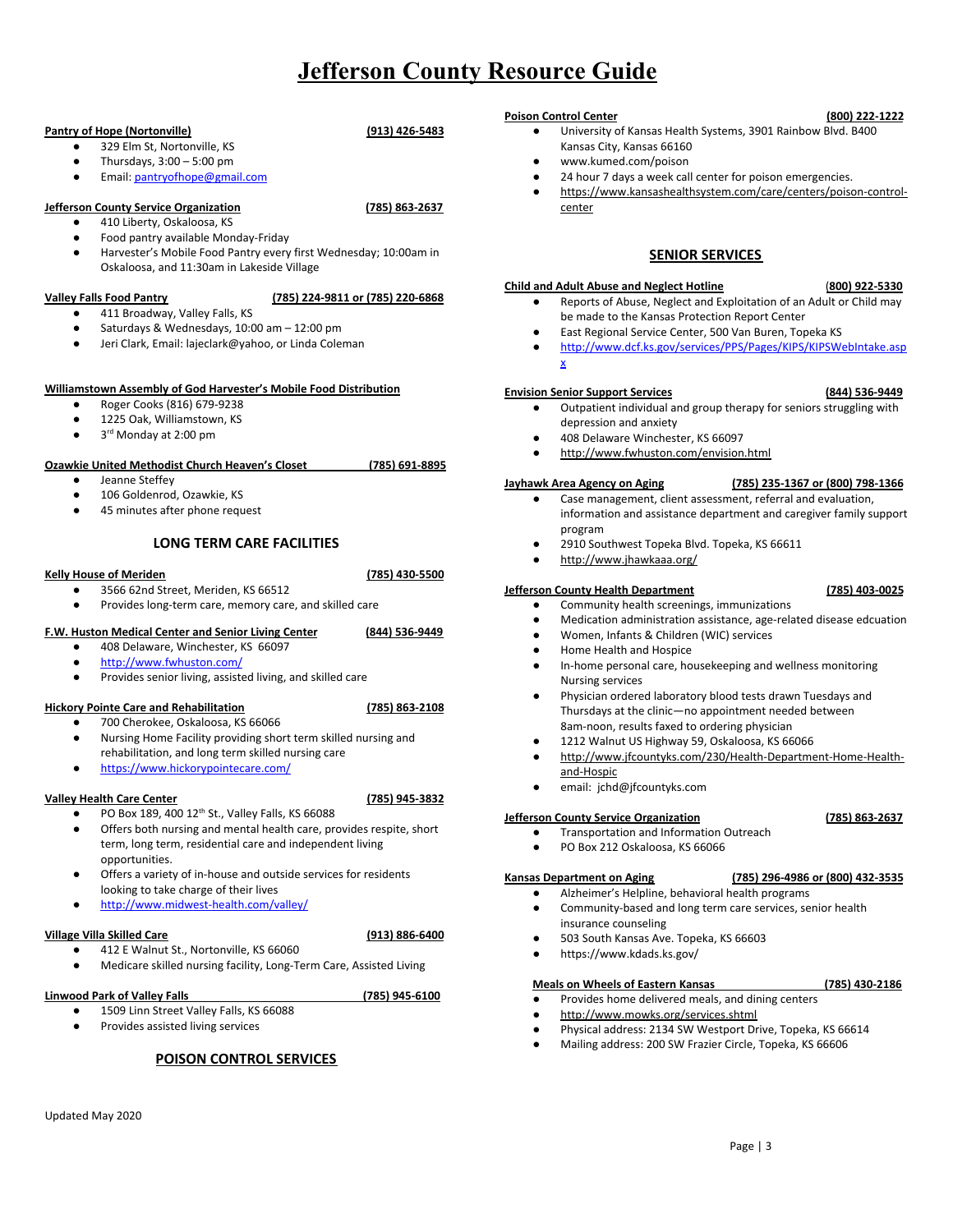## **PARENTING SERVICES**

### **The Guidance Center (785) 863-2929, (888)260-9634 after-hours crisis line**

- Offer a broad array of home and community based behavioral health services
- 1102 Walnut, PO Box 127, Oskaloosa, KS 66066
- <http://www.theguidance-ctr.org/>

### **Healthy Start Visitor Program (JCHD) (785) 403-0022, (877) 278-4118**

- In home or clinic visit to provide encouragement & information for community resources to parents of new infants within Jefferson Co
- [http://www.jfcountyks.com/230/Health-Department-Home-Health](http://www.jfcountyks.com/230/Health-Department-Home-Health-and-Hospic)[and-Hospic](http://www.jfcountyks.com/230/Health-Department-Home-Health-and-Hospic)
- Jefferson County Health Dept, 1212 Walnut St, Oskaloosa, KS
- email: [jchd@jfcountyks.com](mailto:jchd@jfcountyks.com)

### **Child Care Aware/ Resource and Referral (877) 678-2548**

- <https://east.ks.childcareaware.org/> ● Child care referrals, education and support to early learning programs.
- 1100 Wanamaker, Suite 201, Topeka, Kansas 66604
- email: info@east.ks.childcareaware.org

### **Kansas Children's Service League Parents Help Hotline (877) 530-5275 OR 24 Hour Parent Helpline (800) CHILDREN (800-244-5373)**

- Services: adoption, case management, child abuse, community resources, early head start, eLearning, foster family, head start, health Kansas families
- Bullying (877)530-5275
- Callers can remain anonymous
- <https://www.kcsl.org/ParentHelpLine.aspx>
- $\bullet$  3545 Southwest 5<sup>th</sup> Street Topeka, KS 66606 (785) 274-3100

# **TARC (785) 232-0597**

- **●** Provider of support for children and adults with intellectual and developmental disabilities
- **●** <https://tarcinc.org/>
- **●** Email: info@tarcinc.org
- 2701 Southwest Randolph Topeka, KS 66611

# **HEALTH AND MEDICAL SERVICES**

### <span id="page-3-0"></span>**American Cancer Society (800) 227-2345**

# ● <https://www.cancer.org/>

- **●** Cancer Research, Education & Prevention, Support & Assistance, Camp Hope
- 1315 SW Arrowhead Road, Topeka, KS 66604 (785) 273-4422
- Topeka: <https://www.cancer.org/about-us/local/kansas.html>

### **American Heart Association (800) 284-3979**

- Heart health education, prevention, research, advocacy, programs
- <https://www.heart.org/en/affilies/kansas/kansas>
- 5375 SW 7th St. Topeka, KS 66606 (785) 272-7056

### **American Lung Association in Kansas (913) 353-9165**

- [www.lung.org](http://www.lung.org/)
- Lung health education, prevention, research, advocacy, programs 8400 W. 110th Street, Suite 130 Overland Park, KS 66210
- 
- Email: [info@lung.org](mailto:info@lung.org)

### **American Red Cross (785) 354-9238**

Emergency Disaster Relief/Assistance, Supportive Assistance to

### Updated May 2020

Military Families, Health and Safety Education, Transportation Services, Respite Care for Senior Caregivers and Utility Assistance

- 1321 SW Topeka Blvd, Topeka, KS 66604
- <https://www.redcross.org/local/kansas.html>

### **Breast Cancer Action Inc (877) 278-6722**

- Support, Education and Information for Breast Cancer Survivors and Their Families
- <https://www.bcaction.org/>

### **Friends of Hospice of Jefferson County (785) 403-0025**

- Provides assistance for terminally ill patients and their families
- 1212 Walnut, US Hwy 59, Oskaloosa, KS 66066
- <http://jfcountyks.com/262/Hospice>

### **F.W. Huston Medical Center (844) 536-9449**

- Emergency services, prompt care, laboratory, radiology, Life-Flight, pharmacy, Lifeline services, hospital services, assisted living, senior living, mental health services
- Physical, Occupational and Speech Therapy
- Laboratory/Radiology
- 
- **●** [http://www.fwhuston.com](http://www.fwhuston.com/)

### **KanCare (Eligibility Clearinghouse) (800) 792-4884**

State & Federally funded health insurance program for income eligible families with children and income eligible pregnant women <https://www.kancare.ks.gov/>

### **Children's Mercy Family Health Partners (CMFHP) (877) 347-9363**

- Not-for-profit safety-net health plan owned by Children's Mercy Hospitals and Clinics
- CMFHP provides low-cost or no-cost health insurance to children and families through KanCare
- <https://cap4kids.org/kansascity/491519813/>

### **Heartland's Bright Smiles Program (913) 645-3111**

### **●** Dental services provided: dental cleanings, x-rays, fluoride varnishes, dental sealants, silver diamine fluoride treatments

Services provided at the Jefferson County Health Department at 1212 Walnut Street, Oskaloosa, KS (785) 402-0025, and for students only at the Jefferson county school districts

### **Independence, Inc. 785-841-0333**

- [http://www.independenceinc.org](http://www.independenceinc.org/)
- Medical equipment loan bank
- Maximizing the independence of people with disabilities through advocacy, peer support, training, transportation and education
- 2001 Haskell Avenue, Lawrence, KS 66046

### **Jefferson County Health Department (785) 403-0025**

- Child-care licensing and registration
- Diabetic support group
- Family planning services
- Healthy start visitor
- Immunizations
- Kan-Be-Healthy (KBH) Screenings (medical card required)
- Child health assessments
- Maternal Child health programs
- Dental care
- **Environmental devices**
- 1212 Walnut US Highway 59 Oskaloosa, KS 66066
- <http://jfcountyks.com/>
- Email: [jchd@jfcountyks.com](mailto:jchd@jfcountyks.com)

- 408 Delaware Street Winchester, KS 66097-4003
	-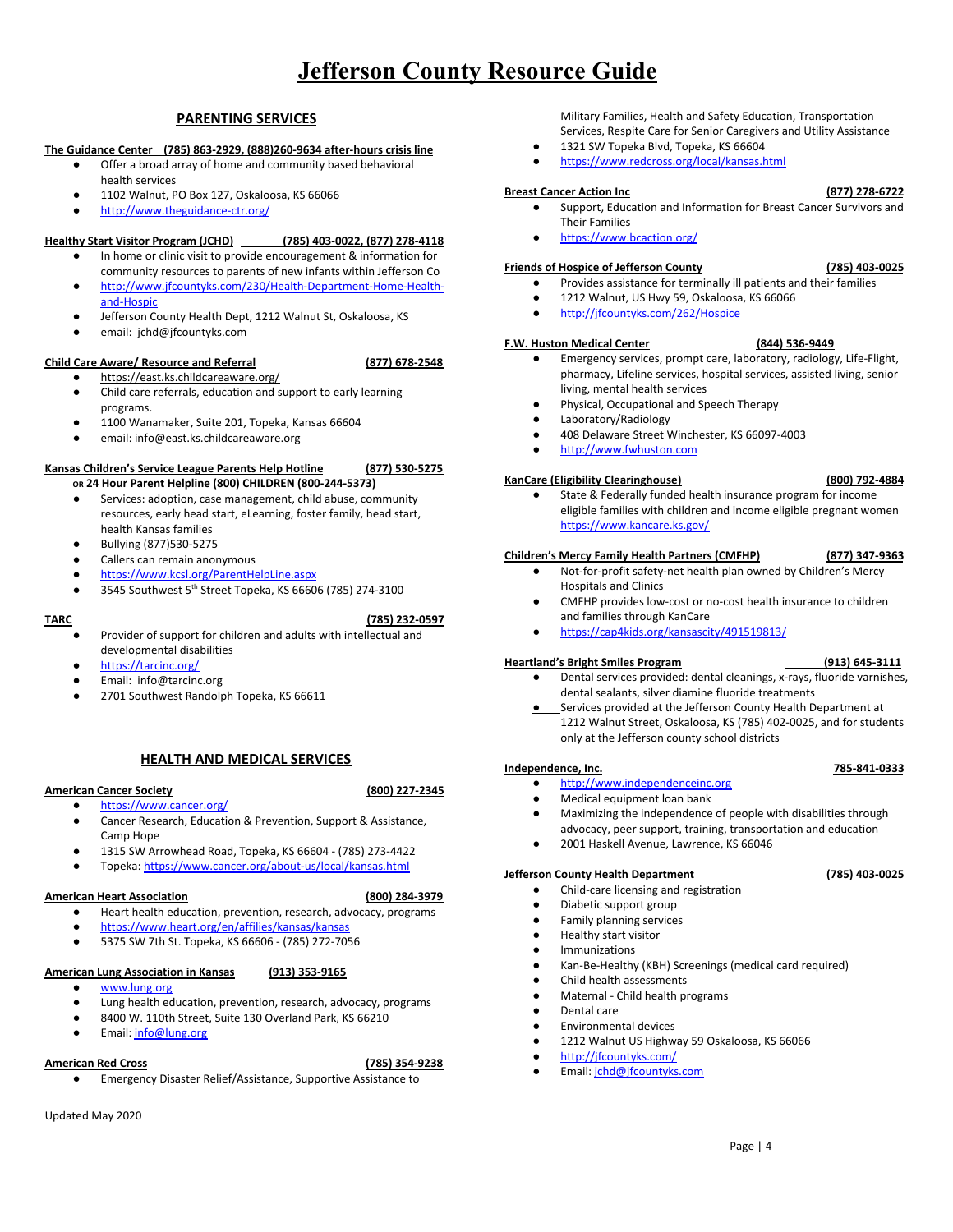### **Jefferson County Home Health (785) 403-0025**

### In-home, skilled nursing and terminally ill care

- Speech, Occupational and Physical Therapy
- 1212 Walnut US Highway 59 Oskaloosa, KS 66066
- <http://jfcountyks.com/>
- Email: [jchd@jfcountyks.com](mailto:jchd@jfcountyks.com)

### **Jefferson County Hospice (785) 403-0025 OR 1-877-278-4118**

- Care for terminally ill patients and their families
- 1212 Walnut US Highway 59 Oskaloosa, KS 66066
- <http://jfcountyks.com/>
- Email: [jchd@jfcountyks.com](mailto:jchd@jfcountyks.com)

### **Marian Dental Clinic (785) 233-2800**

- Dental care for the uninsured.
- $\bullet$  3164 SE 6<sup>th</sup> Ave, Topeka, KS 66607
- <https://www.sclhealth.org/locations/marian-dental-clinic/>

### **Lawrence Memorial Hospital (785)-505-5000**

- Health Care provides many services for families, including programs ranging from prenatal to those for the elderly
- **●** [http://www.lmg.org](http://www.lmg.org/)
- **●** 325 Maine Street, Lawrence, KS 66044

### **St. Francis Health Center (785) 295-8000**

- 
- Provides programs for families, ranging from prenatal services to services for parents and grandparents
- [http://www.kutopeka.com](http://www.kutopeka.com/)
- 1700 SW 7th Street, Topeka, KS 66606

### **Stormont Vail Health (785) 354-6000**

- Health Care provides many services for families, including programs ranging from prenatal to those for the elderly
- <https://www.stormontvail.org/stormont-vail-hospital/>
- $\bullet$  1500 SW 10<sup>th</sup> Avenue, Topeka, KS 66604

### **Jefferson County Physicians**

### **Cotton-O'Neil Clinic – Meriden (785) 484-2803**

- 407 E. Wyandotte, Meriden, 66512
- Fax: (785) 484-3286
- <https://www.stormontvail.org/location/cotton-oneil-meriden/>

# **Cotton-O'Neil Clinic – Oskaloosa (785) 863-3417**

- 209 E. Jefferson Oskaloosa, 66066
- Fax: (785) 863-3478
- <https://www.stormontvail.org/location/cotton-oneil-oskaloosa/>

### **FW Huston Medical Center (913) 774-4340 or (844) 536-9449**

- 408 Delaware Winchester, KS 66097
- Fax: (844) 229-5881
- **●** [http://www.fwhuston.com](http://www.fwhuston.com/)

# **McLouth Medical Clinic (913) 796-6116 or (877) 317-6380**

- 313 S Union St McLouth, KS 66054
- Fax: (913) 796-2222
- [https://www.lmh.org/care-treatment/primary-care/mclouth-medica](https://www.lmh.org/care-treatment/primary-care/mclouth-medical-clinic/) [l-clinic/](https://www.lmh.org/care-treatment/primary-care/mclouth-medical-clinic/)

# **The Jerry White Family Care Clinic (785) 403-0025**

- Located at the Jefferson County Health Department
- Primary Care for the Jefferson County uninsured
- 1212 Walnut Street, Oskaloosa, KS 66066

Held monthly (generally the last Monday of the month)

# **Valley Falls Medical Clinic (785) 945-3263**

- 403 Sycamore St Valley Falls, KS 66088-1318 ● Fax: (785) 945-3902
- <https://www.stfrancisphysicians.org/our-clinics/valley-falls/>

### **The Guidance Center (785) 863-2929**

### **OR (888) 260-9634 for after-hours crisis line**

- Preschool Developmental Center for Children with Emotional Disorders, Early Parenting Support, Counseling Services, Respite and Crisis Care
- 1102 Walnut St, Oskaloosa, KS 66066
- <http://www.theguidance-ctr.org/>

# <span id="page-4-0"></span>**MENTORING, PREVENTION, PHYSICAL AND SUBSTANCE ABUSE SERVICES**

### **Al-Anon/Alateen (888) 425-2666**

- <http://al-anon.org/al-anon-meetings/find-an-al-anon-meeting/>
- Help and hope for families and friends of alcoholics. Fellowship of relatives and friends of alcoholics who share their experience, strength, and hope in order to solve their common problems

### **Alcoholics Anonymous (785) 842-0110**

- District 23 PO Box 23 Lawrence, KS 66044 ● Fellowship of men and women who have a desire to stop drinking.
- <http://aa-ksdist23.org/wp/>
- Email: dist23info@aa-ksdist23.org
- 

- Fellowship of men & women who have a desire to stop using drugs.
- •https://www.na.org/?ID=for\_the\_public-m

### **Big Brothers Big Sisters Topeka Office (785) 234-5524**

- Mentoring program for 5-17 year olds. Big volunteers in school programs available for Jefferson County schools
- <https://www.kansasbigs.org/>
- $\bullet$  2300 SW 29<sup>th</sup> Street #200, Topeka, KS 66611
- <https://www.casaofshawneecounty.com/>

# **Catholic Community Services Inc. (785) 233-6300**

- **●** Counseling: family, individual & group **●** DADS program, parent-child learning centers & friendly visitor program
- 234 S Kansas Avenue, Topeka, KS 66603
- <https://catholiccharitiesks.org/>

### **DCCCA Center (785) 830-8238**

- Outpatient services, prevention services, research & evaluation
- <https://www.dccca.org/>
- Fax: (785) 841-5777, email: info@dccca.org
- 1739 East 23rd Street, Lawrence, KS 66046

### **DCCCA Regional Prevention Center (785) 841-4138**

- Alcohol/Drug education and community support services
- <https://www.dccca.org/>
- 3312 Clinton Parkway, Lawrence, KS 66047

### **Drug Abuse Resistance Education (DARE) (785) 863-2765**

- Drug education programs provided to Jefferson county schools
- http://www.jeffersoncountykssheriff.com/dare-sro

### **Narcotics Anonymous (818) 773-9999**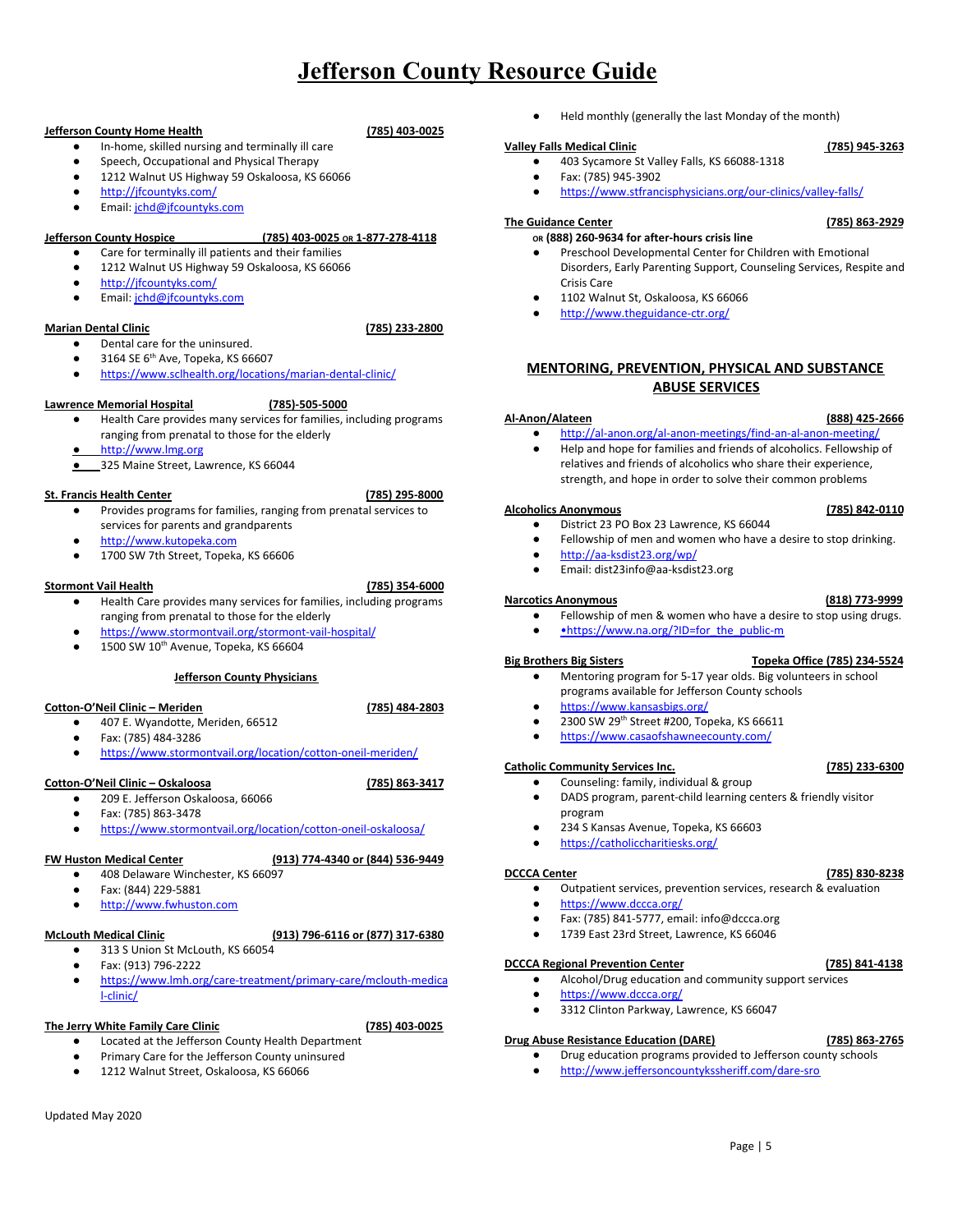Jefferson County Sheriff's Office, 1360 Walnut, Oskaloosa, KS 66066

### **Florence Crittenton Service, Inc. (785) 233-0516**

- Provides a continuum of Behavioral Health services serving youth, women and families.
- Empowering families through a continuum of behavioral health services to increase hope, relieve distress, and achieve promising futures.
- <http://www.flocritkansas.org/> email: wecare@flocritkansas.org
- 2649 SW Arrowhead Rd, Topeka, KS 66614

### **Sexual Trauma & Abuse Care Center 24/7 - (785) 843-8985**

- Advocacy and counseling for sexual assault survivors and families and loved ones
- Prevention and education outreach for groups and individuals
- $\bullet$  708 West 9<sup>th</sup> St, Ste 105, Lawrence KS 66046
- **●** <http://stacarecenter.org/>

### **The Guidance Center (785) 863-2929**

- **OR (888)260-9634 for after-hours crisis line**
- Counseling, therapy, testing and community support services
- Treatment for mental and substance abuse needs
- Recovery services individual, marital, family counseling, outpatient alcohol/drug abuse treatment
- Prevention programs focusing on youth peer support for safe and healthy choices and behaviors
- <http://www.theguidance-ctr.org/>
- 1102 Walnut St, Oskaloosa, KS 66066

### **Meadowlark Extension District Office (785) 863-2212**

- Parenting, nutrition, & general home, farm, & horticulture info
- PO Box 326, 100 E Washington, Oskaloosa, KS 66066
- <http://www.meadowlark.k-state.edu/>

### **Kansas Children's Service League (785) 274-3100 or (877) 530-5275**

- **● PARENT HOTLINE: 800-CHILDREN or (800)332-6378**
- <https://www.kcsl.org/>
- Foster care (foster parents, resource families), adoption services, support groups, mental health services, home visitation, parent/adolescent mediation services, child abuse prevention, early childhood education, parent education
- $\bullet$  3545 SW 5<sup>th</sup>, Topeka, KS 66606

### **Kansas Children's Service League Oasis (785) 215-9787**

- <https://www.kcsl.org/Oasis.aspx>
- Program for families with youth ages 10 through 17 who are at-risk for running away or who have already run away from home.
- $\bullet$  3545 SW 5<sup>th</sup>, Topeka, KS 66606

### **Kansas Tobacco Use Prevention Program (785) 296-8127**

- <http://www.kdheks.gov/tobacco/>
- KDHE Bureau of Health Promotion and Tobacco Use Prevention
- 1000 SW Jackson, Topeka, KS 66612

### **Kansas Safe Kids (785) 296-1223**

- Global organization dedicated to preventing injuries in children
- 1000 SW Jackson, Suite 230, Topeka, KS 66612-1274
- <http://www.safekidskansas.org/>

### **Kansas Tobacco Quit Line 1-800-QUIT-NOW, (800) 784-8669**

- Provides FREE one-on-one coaching for Kansans ready to quit using any form of tobacco. It is designed to help the tobacco user take control of their attempt to quit. The Quitline is available 24 hours a day, 7 days a week, online and by phone.
- <http://www.ksquit.org/>

### **KVC (Kaw Valley Center) Behavioral Healthcare Network (913) 322-4900**

- Toll free number (866) 582-2273, Fax: (913) 780-1284
- Provides educational, mental health and social services to children and families, child placing agency training and support for new and existing foster families
- [https://www.kvc.org](https://www.kvc.org/)
- 21350 W 153<sup>rd</sup> St., Olathe, KS 66061

# **Atchison Valley Hope Treatment Center (913) 367-1618**

- Residential treatment program providing substance abuse
	- treatment services ● <https://valleyhope.org/location/valley-hope-atchison/>
	- $\bullet$  1816 N. 2<sup>nd</sup> Street, Atchison, KS 66002

### **Mothers Against Drunk Driving (MADD) Kansas (800) 228-6233 or (785)**

- **367-4520**
	- 24 hour victim hotline
	- <https://www.madd.org/kansas/>
	- PO Box 304, Olathe, KS 66051

### **KVC Kansas (913) 499-8100**

- **●** Enriching & enhancing the lives of children & families by providing medical & behavioral healthcare, social services, & education.
- **●** <https://kansas.kvc.org/>
- 21344 W 153<sup>rd</sup> St, Olathe, KS 66061

### **Kansas Protection Report Center (800) 922-5330**

- **●** For individuals who are concerned that an at-risk adult or child(ren) may be neglected or abused
- [http://www.dcf.ks.gov/services/PPS/Pages/KIPS/KIPSWebIntake.asp](http://www.dcf.ks.gov/services/PPS/Pages/KIPS/KIPSWebIntake.aspx) [x](http://www.dcf.ks.gov/services/PPS/Pages/KIPS/KIPSWebIntake.aspx)

### **Statewide Crisis Hotline (888) 363-2287**

- Kansas Coalition for Sexual and Domestic Violence
- **●** 24-hour statewide crisis hotline devolved to link victims of domestic violence and sexual assault to crisis programs across Kansas
- [esources/](http://www.familycrisiscntr.org/domesticandsexualviolencecenter/resources/)
- 

### **Valeo Behavioral Health Care (785) 233-1730**

# **24-Hour Crisis Line: (785) 234-3300**

### **24-Hour Detox Line: (785) 234-3448**

- Suicide intervention and stress management community education ● Short term crisis and transitional residential housing
- Inpatient residential treatment
- Mental health and substance use disorder recovery services
- <http://www.valeotopeka.org/>
- 400 SW Oakley Avenue, Topeka, KS, 66606

# **The Willow Domestic Violence Center 24 Hour Crisis Line (785) 843-3333**

- Administrative Office (785) 331-2034
- Domestic violence and crisis center, community education
- <https://www.willowdvcenter.org/>
- <https://www.facebook.com/WillowDVCenter>
- 1920 Moodie Road, Lawrence, KS 66046

# **SCHOOLS AND EDUCATIONAL SERVICES**

### <span id="page-5-0"></span>**Early Head Start - Northeast Kansas Community Action Program, Inc. (NEK-CAP) (785) 742-2222 OR (888)904-8159**

- <https://www.nekcap.org/>
- Ages 0-3
- Federal income guidelines for eligibility
- 
- [http://www.familycrisiscntr.org/domesticandsexualviolencecenter/r](http://www.familycrisiscntr.org/domesticandsexualviolencecenter/resources/)
- Family Crisis Center, 1924 Broadway Ave, Great Bend, KS, 67530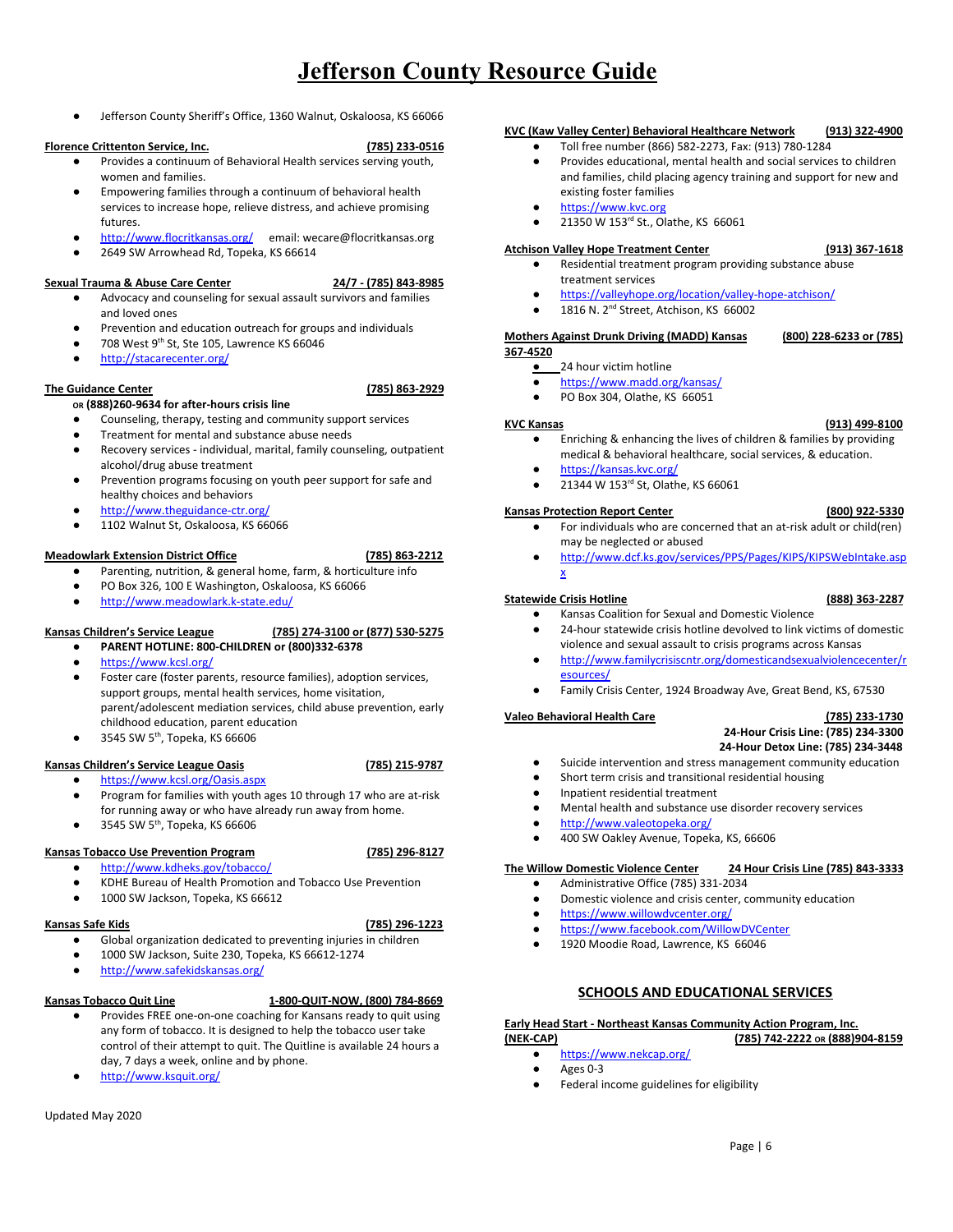- Services to meet social, emotional, health, nutritional and psychological needs
- $\bullet$  PO Box 380, 1260 220<sup>th</sup> St, Hiawatha, KS 66434

# **Head Start – Jefferson County (785) 742-2222 OR 888-904-8159**

- <https://www.nekcap.org/>
- Ages 0-5, providing services to at-risk preschoolers
- Jefferson County Head Start Meriden Jefferson West Elementary School P.O. Box 427, 301 Main, Meriden, KS 66512 Phone: (785)484-3317 (888) 383-6068 Email: [plackey@nekcap.org](mailto:plackey@nekcap.org)

### **John Dewey Learning Academy (785) 876-2357**

- 
- Elementary, middle school and high school (available only through referral from home school district)
- Offering alternative educational experiences
- 500 E. Sunflower Blvd, Ozawkie, KS 66070
- <http://www.keystonelearning.org/about-jdla/>

### **Keystone Learning Services (785) 876-2214**

- Tiny K special education services for children who qualify for services. Services from birth until third birthday
- Parents as Teachers- teaching parents to be their child's first educator. Services from birth until third birthday
- Count Your Kind In- monthly free screenings (developmental, speech, hearing, vision, etc.) for children birth to age 5.
- Special Education Services- special education services for students who quality, from age 3 to high school graduation.
- Referral to vocational education programs
- Resources on autism, speech, hearing, learning needs, behavioral issues, mental health, vision and fine/gross motor delays for infant – graduation
- Trainings concerning issues for: infants, young children, school age and non-profit buildings (custodial and construction supervision)
- <http://www.keystonelearning.org/>

# **Parents As Teachers (PAT) (785) 876-2214**

- <http://www.keystonelearning.org/parents-as-teachers/>
- Email: cbraden@keystonelearning.org Free early learning program for prenatal families and families with children up to 3 years of age
- Provides personal visits, screenings, resource networks, referral, group connections

# **USD 338 - Valley Falls**

# ● <http://www.usd338.com/>

| Administrative/Superintendent Office                                        | (785) 945-3214 |
|-----------------------------------------------------------------------------|----------------|
| 700 Oak Street Valley Falls, KS 66088                                       |                |
| Valley Falls High School (grades 9-12)                                      | (785) 945-3229 |
| 601 Elm Street Valley Falls, KS 66088                                       |                |
| Valley Falls Elem/Middle School (grades PK-8 <sup>th</sup> ) (785) 945-3221 |                |
| 700 Oak Street Valley Falls, KS 66088<br>$\bullet$                          |                |
|                                                                             |                |

### **USD 339 - Jefferson County North**

| http://www.usd339.net/                           |                |
|--------------------------------------------------|----------------|
| Administrative / Superintendent Office           | (913) 774-2000 |
| 310 5 <sup>th</sup> Street Winchester, KS 66097  |                |
| Jefferson County North High School (grades 9-12) | (913) 774-8515 |

- 302 5th Street, Winchester, KS 66097 Jefferson County North Elem/Middle School (PK-8<sup>th</sup>) ) **(913) 886-3870**
- 100 Charger Lane, Nortonville, KS 66060

# **USD 340 - Jefferson West**

- <http://www.usd340.org/>
- Administrative / Superintendent Office **(785) 484-3444**  $\bullet$  PO Box 267, 3675 74<sup>th</sup> Street Meriden, KS 66512
- Jeff West High School (grades 9-12) **(785) 484-3331 OR (877) 854-4410** ● 619 Condray Street, Meriden KS 66512
- Jeff West Middle School (grades 5-8) **(785)484-2900 OR (877) 854-4579** ● 210 N Miller Meriden, KS 66512
- Jeff West Elementary School (PK-4 th ) **(785) 484-2455 OR (877) 854-4409**
	- 301 Main Meriden, KS 66512

### **USD 341 – Oskaloosa**

| http://www.usd341.org/                                  |                |
|---------------------------------------------------------|----------------|
| Administrative / Superintendent Office                  | (785) 863-2539 |
| 404 Park Street Oskaloosa, KS 66066                     |                |
| Oskaloosa JR/High School (grades 7-12)                  | (785) 863-2281 |
| 400 Park St, Oskaloosa, KS 66066                        |                |
| Oskaloosa Elementary School (grades K-6 <sup>th</sup> ) | (785) 863-2254 |
| 404 Park Street Oskaloosa, Kansas 66066<br>$\bullet$    |                |

### **USD 342 – McLouth**

# ● <http://www.mclouth.org/>

| (913) 796-2201 | Administrative / Superintendent Office                 |
|----------------|--------------------------------------------------------|
|                | 217 Summit PO Box 40 McLouth, Kansas 66054             |
| (913) 796-6122 | McLouth Secondary School (grades 6-12)                 |
|                | 217 Summit McLouth, KS 66054                           |
| (913) 796-6152 | McLouth Elementary School (grades PK-5 <sup>th</sup> ) |

● 217 Summit McLouth, KS 66054

### **USD 343 - Perry-Lecompton**

● <http://www.usd343.net/>

- Administrative / Superintendent Office **(785) 597-5138** ● PO Box 729, 205 West Bridge St, Perry, KS 66073
- Perry-Lecompton High School 9-12 **(785) 597-5124 OR (877) 236-7138** ● PO Box 18, 404 Lecompton Rd, Perry, KS 66073
- Perry-Lecompton Middle School (5-8) **(785) 597-5159 OR (877) 256-5065** ● 408 Lecompton Road, Perry, KS 66073
- Perry Elementary School **(785) 597-5156 OR (877) 569-1640**
	- Grades daycare, preschool, kindergarten
- PO Box 168, 405 Cedar St Perry, KS 66073<br>Lecompton Elementary School (785) 887-634

# Lecompton Elementary School **(785) 887-6343 OR (866) 282-2232**

- Grades 1-4
- PO Box 108, 626 Whitfield, Lecompton, KS 66050

# **Highland Community College in Perry (785) 442-6400**

- Postsecondary education and training opportunities
- 203 West Bridge, PO Box 129, Perry, Kansas 66073
- **●** <https://highlandcc.edu/pages/perry>

# **LIBRARIES**

# <span id="page-6-0"></span>**McLouth Public Library (913) 796-2225**

- 215 S. Union, PO Box 69, McLouth, KS 66054
	- Email: director@mclouth.lib.ks.us
	- [http://mclouth.mykansaslibrary.org](http://mclouth.mykansaslibrary.org/)

### **Oskaloosa Public Library (785) 863-2475**

- 315 Jefferson, PO Box 347, Oskaloosa, KS 66066
- Email: staff@oskielibrary.org
- [www.oskielibrary.org](http://www.oskielibrary.org/)

### **Meriden Community Library (785) 484-3393**

- 7272 K4 Hwy, Suite D Meriden, KS 66512
	- [http://meriden.mykansaslibrary.org](http://meriden.mykansaslibrary.org/)

- 
- 
-